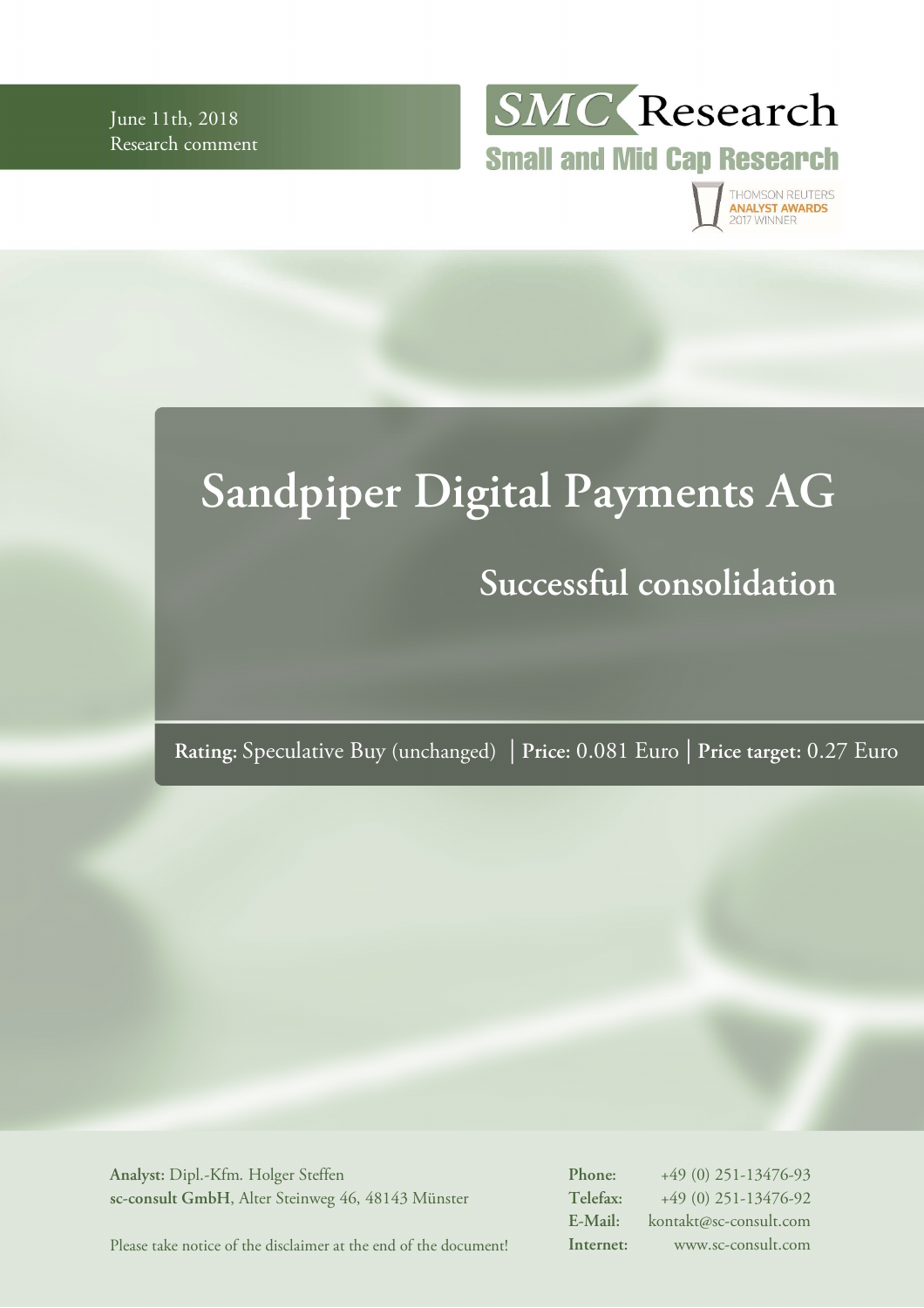## Progress in cost structure



#### **Basic data**

| Based in:                           | St. Gallen             |
|-------------------------------------|------------------------|
| Sector:                             | Payment, IT-Security   |
| Headcount:                          | approx. 200 (Group)    |
| Accounting:                         | Swiss GAAP FER         |
| ISIN:                               | CH0033050961           |
| Price:                              | $0.081$ Euro           |
| <b>Market</b> segment:              | Regulated Market Berne |
|                                     | Open Market Frankfurt  |
| Number of shares:                   | $211.7 \text{ m}$      |
| <b>Market Cap:</b>                  | 17.1 m Euro            |
| <b>Enterprise Value:</b>            | $27.7 \text{ m}$ Euro  |
| Free float:                         | 46 %                   |
| Price low/high (12 M):              | 0.25 / 0.03 Euro       |
| Ø turnover (12 M Bern): 10,300 Euro |                        |
|                                     |                        |

| FY ends: 31.12.    | 2017    | 2018e   | 2019e   |
|--------------------|---------|---------|---------|
| Sales (m Euro)     | 30.5    | 31.1    | 34.6    |
| EBIT (m Euro)      | $-1.2*$ | $-0.5$  | 0.7     |
| Net profit         | 6.3     | $-1.1$  | $-0.2$  |
| EpS                | 3.00    | $-0.41$ | $-0.06$ |
| Dividend per share | 0.00    | 0.00    | 0.00    |
| Sales growth       | 5.4%    | 2.0%    | 11.1%   |
| Profit growth      |         |         |         |
| <b>PSR</b>         | 0.56    | 0.55    | 0.50    |
| <b>PER</b>         | 2.7     |         |         |
| <b>PCR</b>         |         |         | 31.2    |
| EV / EBIT          |         |         | 42.3    |
| Dividend yield     | $0.0\%$ | $0.0\%$ | $0.0\%$ |
|                    |         |         |         |

*\*operating* 

### Current development

In 2017, a year marked by consolidation measures, the Sandpiper Group increased sales from EUR 28.9 m to EUR 30.5 m (+5.4 percent), slightly exceeding our expectations (EUR 30.1 m). The sum of the most important expense categories (materials, personnel and other) also developed better than expected and was EUR 0.4 m below our estimate. Together with slightly higher depreciation and amortization than we had anticipated, operating result improved from EUR -5.9 m to EUR -1.2 m, while we had expected EUR - 2.2 m.

As expected, net profit was strongly influenced by special effects such as a subsequent purchase price adjustment (EUR +6.8 m), the deconsolidation of net liabilities of Payment Solution (EUR +3.9 m) and the balance sheet restructuring of Multicard Nederland (EUR +0.8 m). We had already taken these effects into account, but not the book loss of EUR 5.4 m resulting from the separation from Polyright, so that net profit improved from EUR -8.2 m to EUR 6.8 m (SMC estimate EUR 13 m).

### **Conclusion**

Overall, the consolidation of those activities as part of which cost structures were adjusted made significant progress in the past year. For 2018, the focus is now on exploiting synergies within the Group, for instance through joint sales activities or shared services. This should have a positive effect on growth dynamics and profitability, especially in the medium-term. We had already taken this into account and have left our assumptions for the Group's growth unchanged, while we have slightly raised our margin estimate (see p. 3). Overall, at EUR 0.27 per share (previously EUR 0.26 per share), the fair value is still well above the current share price, and the rating remains "Speculative Buy".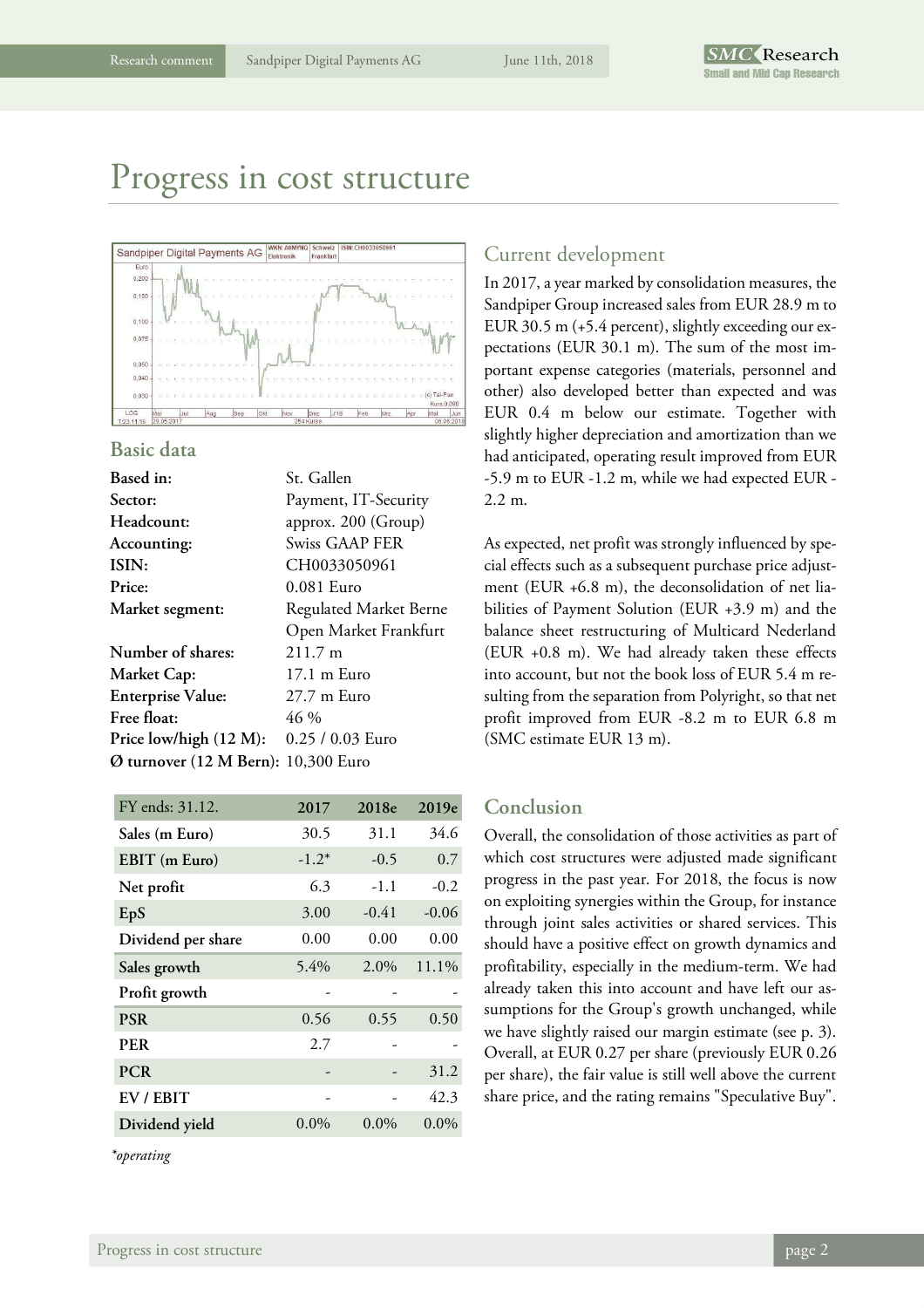# Annex I: DCF and revenue model

| m Euro                         | 12 2018 | 12 2019 | 12 20 20 | 12 2021 | 12 2022 | 12 2023 12 2024 |        | 12 2025 |
|--------------------------------|---------|---------|----------|---------|---------|-----------------|--------|---------|
| Intercard*                     | 16.8    | 18.4    | 20.3     | 22.3    | 24.5    | 27.0            | 29.7   | 32.6    |
| Ergonomics                     | 7.3     | 7.8     | 8.4      | 9.2     | 10.1    | 11.2            | 12.3   | 13.6    |
| IDpendant                      | 4.5     | 4.8     | 5.2      | 5.5     | 5.9     | 6.3             | 6.8    | 7.2     |
| Multicard                      | 2.0     | 2.8     | 3.9      | 5.5     | 7.7     | 10.0            | 12.0   | 13.8    |
| <b>PAIR Solutions</b>          | 0.55    | 0.72    | 0.93     | 1.21    | 1.57    | 1.96            | 2.36   | 2.83    |
| Sales                          | 31.1    | 34.6    | 38.7     | 43.7    | 49.8    | 56.5            | 63.1   | 70.1    |
| Sales growth                   | 2.0%    | 11.1%   | 12.0%    | 12.9%   | 13.9%   | 13.4%           | 11.8%  | 11.0%   |
| EBIT margin                    | $-1.5%$ | 1.9%    | 3.3%     | 4.4%    | 6.2%    | 7.6%            | 8.6%   | 10.3%   |
| <b>EBIT</b>                    | $-0.5$  | 0.7     | 1.3      | 1.9     | 3.1     | 4.3             | 5.5    | 7.2     |
| Tax rate                       | $0.0\%$ | 0.0%    | $0.0\%$  | $0.0\%$ | $0.0\%$ | $0.0\%$         | 33.0%  | 33.0%   |
| Adjusted tax payments          | 0.0     | $0.0\,$ | 0.0      | 0.0     | 0.0     | 0.0             | 1.8    | 2.4     |
| <b>NOPAT</b>                   | $-0.5$  | 0.7     | 1.3      | 1.9     | 3.1     | 4.3             | 3.7    | 4.8     |
| + Depreciation & Amortisation  | 1.1     | 0.9     | 1.0      | 1.2     | 1.3     | 1.4             | 1.5    | 1.6     |
| + Increase long-term accruals  | 0.4     | 0.4     | 0.5      | 0.5     | 0.6     | 0.6             | 0.7    | 0.8     |
| + Others                       | $0.0\,$ | 0.0     | 0.0      | 0.0     | 0.0     | 0.0             | 0.0    | 0.0     |
| Gross operating cash flows     | 1.0     | 2.0     | 2.8      | 3.6     | 4.9     | 6.3             | 5.8    | 7.1     |
| - Increase Net Working Capital | $-0.8$  | $-0.6$  | $-0.5$   | $-0.4$  | $-0.3$  | $-0.2$          | $-0.1$ | 0.0     |
| - Investments in fixed assets  | $-1.4$  | $-1.7$  | $-1.8$   | $-1.8$  | $-1.9$  | $-2.0$          | $-1.9$ | $-1.9$  |
| Free cash flows                | $-1.2$  | $-0.3$  | 0.5      | 1.3     | 2.7     | 4.1             | 3.9    | 5.2     |

*\*incl. Polyright; SMC estimation* 

### **Model adjustments**

Sandpiper's planned measures are in line with our expectations, which is why we are leaving our sales estimate unchanged. However, we have adjusted our assessment of the future cost structure to the current data situation. We have essentially reduced the personnel expense ratio, the positive development of which made a significant contribution to the improvement in earnings in 2017. Depreciation is now also

somewhat lower, as we classify the increase in 2017 as unscheduled, while the cost of materials ratio was slightly higher. Overall, the expected EBIT for 2018 is now slightly better at EUR -0.47 m than previously estimated (EUR -0.62 m). Similar adjustments were made for subsequent periods, so that the fair value increased moderately from EUR 0.26 to EUR 0.27 per share, which is equivalent to our new price target.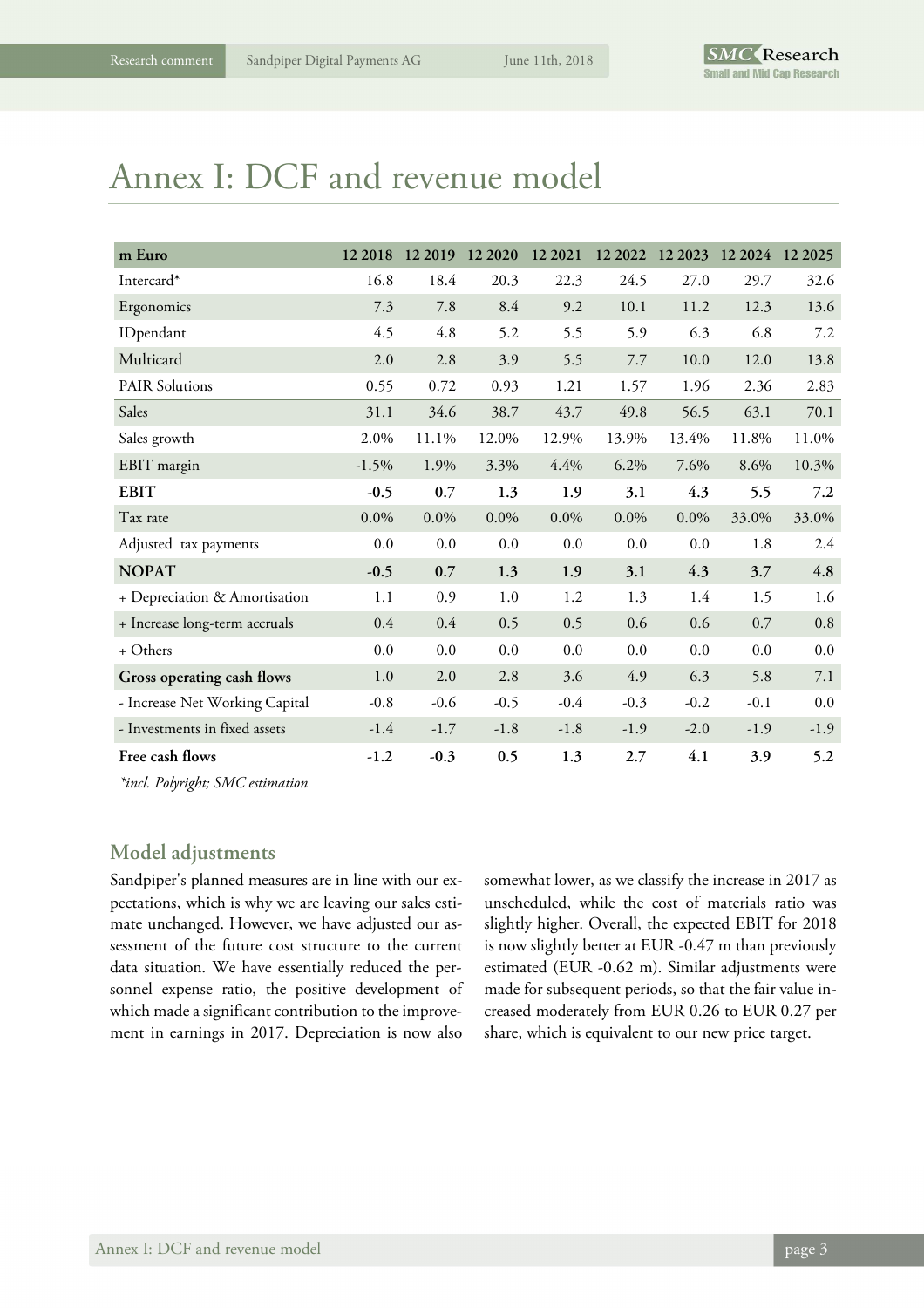# Annex II: Balance sheet and P&L estimation

### **Balance sheet estimation**

| m Euro                      | 12 2017 | 12 2018 | 12 2019 | 12 20 20 | 12 2021 | 12 2022 | 12 2023 | 12 2024 | 12 2025 |
|-----------------------------|---------|---------|---------|----------|---------|---------|---------|---------|---------|
| <b>ASSETS</b>               |         |         |         |          |         |         |         |         |         |
| I. Total non-current assets | 10.7    | 11.0    | 11.8    | 12.5     | 13.2    | 13.9    | 14.5    | 14.9    | 15.2    |
| 1. Intangible assets        | 3.5     | 3.9     | 4.3     | 4.7      | 5.1     | 5.5     | 5.8     | 6.2     | 6.6     |
| 2. Tangible assets          | 1.1     | 1.1     | 1.4     | 1.7      | 2.1     | 2.3     | 2.6     | 2.6     | 2.6     |
| II. Total current assets    | 8.5     | 18.7    | 19.4    | 20.8     | 22.4    | 25.6    | 29.1    | 33.2    | 38.3    |
| <b>LIABILITIES</b>          |         |         |         |          |         |         |         |         |         |
| I. Equity                   | 1.5     | 10.1    | 10.0    | 10.3     | 11.1    | 12.7    | 14.5    | 16.6    | 19.6    |
| II. Accruals                | 1.3     | 1.6     | 2.1     | 2.5      | 3.1     | 3.6     | 4.2     | 4.9     | 5.7     |
| III. Liabilities            |         |         |         |          |         |         |         |         |         |
| 1. Long-term liabilities    | 7.8     | 9.1     | 9.7     | 10.4     | 10.8    | 11.6    | 12.4    | 13.1    | 13.8    |
| 2. Short-term liabilities   | 9.2     | 9.3     | 10.0    | 10.6     | 11.2    | 12.1    | 13.0    | 14.0    | 15.0    |
| <b>TOTAL</b>                | 19.7    | 30.2    | 31.7    | 33.9     | 36.2    | 40.1    | 44.1    | 48.6    | 54.1    |

### **P&L estimation**

| m Euro                   | 12 2017 | 12 2018 | 12 2019 | 12 20 20 | 12 2021 | 12 2022 | 12 2023 | 12 2024 | 12 2025 |
|--------------------------|---------|---------|---------|----------|---------|---------|---------|---------|---------|
| Sales                    | 30.5    | 31.1    | 34.6    | 38.7     | 43.7    | 49.8    | 56.5    | 63.1    | 70.1    |
| Total operating revenues | 31.0    | 31.1    | 34.6    | 38.7     | 43.7    | 49.8    | 56.5    | 63.1    | 70.1    |
| Gross profit             | 18.7    | 19.3    | 21.8    | 24.7     | 28.0    | 32.4    | 37.0    | 41.7    | 46.6    |
| <b>EBITDA</b>            | 0.4     | 0.6     | 1.6     | 2.3      | 3.1     | 4.4     | 5.7     | 6.9     | 8.8     |
| <b>EBIT</b>              | $-1.2$  | $-0.5$  | 0.7     | 1.3      | 1.9     | 3.1     | 4.3     | 5.5     | 7.2     |
| <b>EBT</b>               | 6.9     | $-1.1$  | 0.0     | 0.6      | 1.2     | 2.4     | 3.7     | 4.9     | 6.6     |
| EAT (before minorities)  | 6.8     | $-1.3$  | $-0.2$  | 0.4      | 0.7     | 1.6     | 2.5     | 3.3     | 4.5     |
| <b>EAT</b>               | 6.3     | $-1.1$  | $-0.2$  | 0.3      | 0.6     | 1.4     | 2.1     | 2.8     | 3.8     |
| EPS (Cent)               | 3.00    | $-0.41$ | $-0.06$ | 0.12     | 0.24    | 0.52    | 0.79    | 1.04    | 1.42    |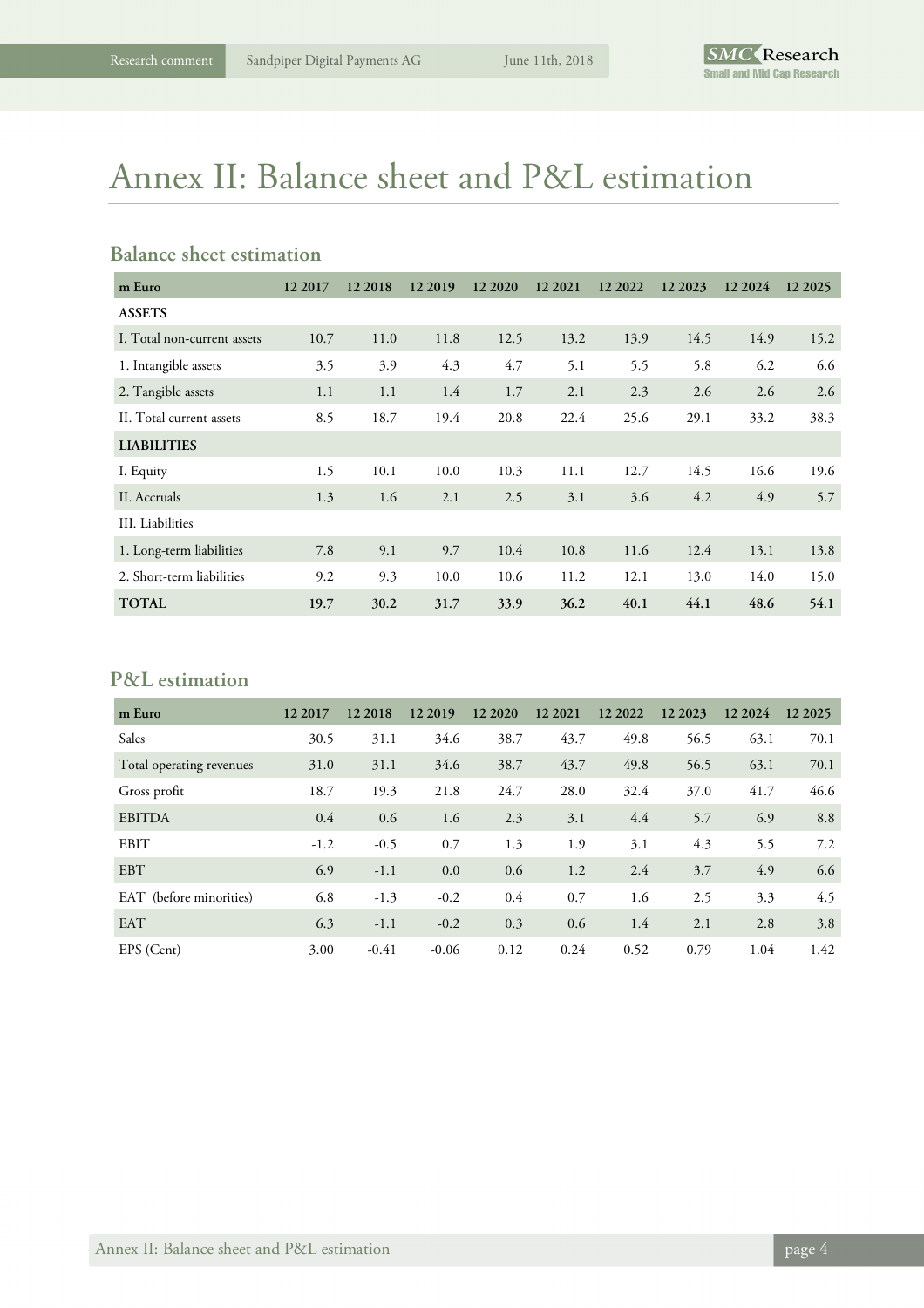# Annex III: Cash flows estimation and key figures

### **Cash flows estimation**

| m Euro                      | 12 2017 | 12 2018 | 12 2019 | 12 20 20 | 12 2021 | 12 2022 | 12 2023 | 12 2024 | 12 2025 |
|-----------------------------|---------|---------|---------|----------|---------|---------|---------|---------|---------|
| CF operating                | $-3.9$  | $-0.6$  | 0.6     | 1.4      | 2.0     | 3.1     | 4.3     | 5.4     | 6.8     |
| CF from investments         | $-0.9$  | $-1.4$  | $-1.7$  | $-1.8$   | $-1.8$  | $-1.9$  | $-2.0$  | $-1.9$  | $-1.9$  |
| CF financing                | 4.2     | 11.1    | 0.9     | 0.9      | 0.6     | 1.2     | 0.4     | $-0.1$  | $-0.5$  |
| Liquidity beginning of year | 2.0     | 1.3     | 10.4    | 10.2     | 10.8    | 11.5    | 13.8    | 16.5    | 19.9    |
| Liquidity end of year       | 1.3     | 10.4    | 10.2    | 10.8     | 11.5    | 13.8    | 16.5    | 19.9    | 24.3    |

### **Key figures**

| m Euro                        | 12 2017  | 12 2018  | 12 2019  | 12 20 20 | 12 2021 | 12 2022 | 12 2023 | 12 2024 | 12 2025 |
|-------------------------------|----------|----------|----------|----------|---------|---------|---------|---------|---------|
| Sales growth                  | $5.4\%$  | 2.0%     | 11.1%    | 12.0%    | 12.9%   | 13.9%   | 13.4%   | 11.8%   | 11.0%   |
| Gross margin                  | 61.5%    | 62.0%    | 63.0%    | 63.7%    | 64.0%   | 65.0%   | 65.5%   | 66.0%   | 66.5%   |
| EBITDA margin                 | 1.3%     | 1.9%     | 4.5%     | $6.0\%$  | 7.0%    | 8.8%    | 10.1%   | 11.0%   | 12.5%   |
| EBIT margin                   | $-4.0\%$ | $-1.5%$  | 1.9%     | 3.3%     | 4.4%    | $6.2\%$ | 7.6%    | 8.6%    | 10.3%   |
| EBT margin                    | 22.6%    | $-3.4\%$ | $0.1\%$  | 1.6%     | 2.8%    | 4.9%    | 6.5%    | 7.8%    | 9.5%    |
| Net margin (after minorities) | 20.5%    | $-3.5\%$ | $-0.4\%$ | $0.8\%$  | 1.4%    | 2.8%    | 3.7%    | 4.4%    | 5.4%    |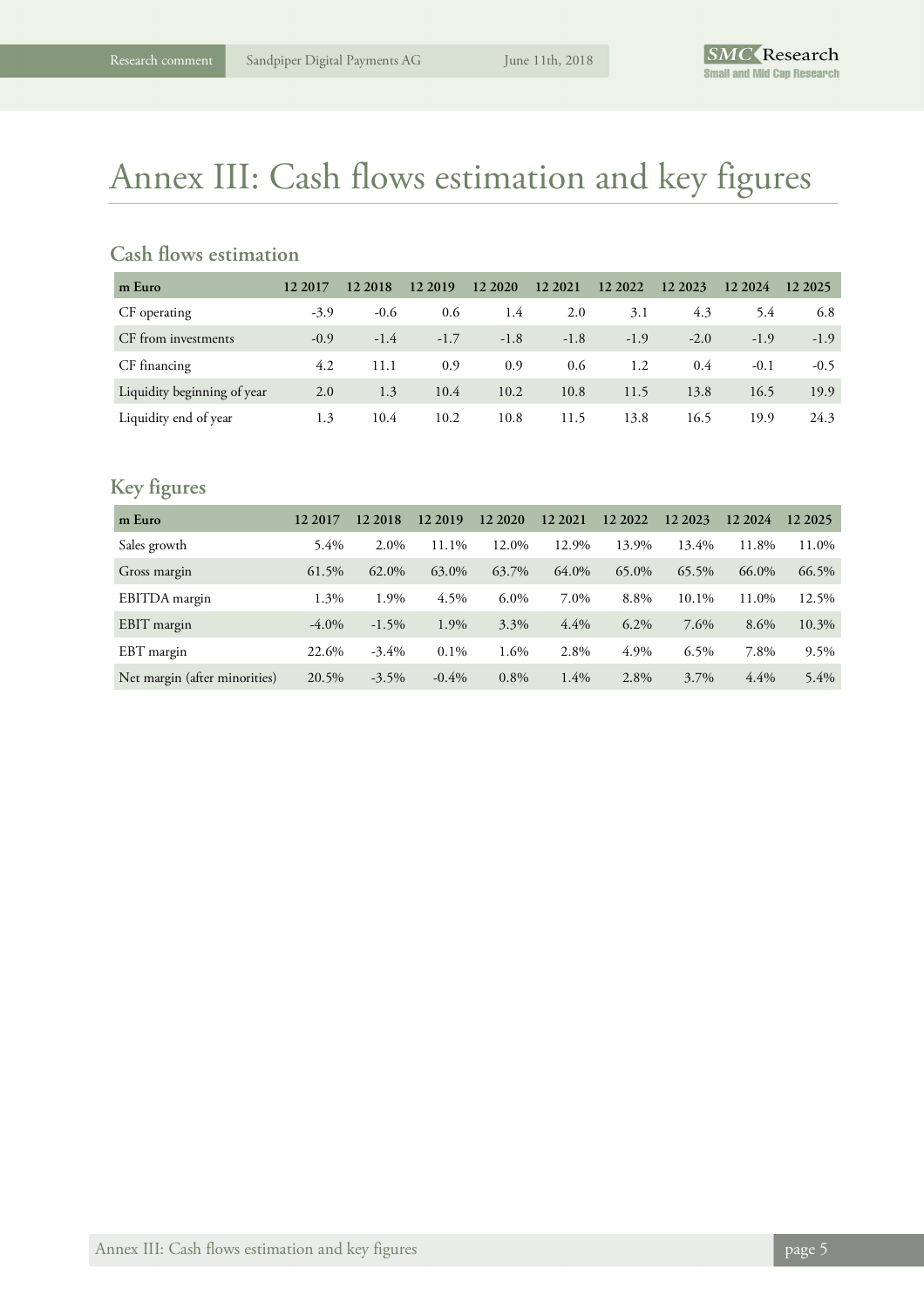

# Disclaimer

| Editor                       |
|------------------------------|
| sc-consult GmbH              |
| Alter Steinweg 46            |
| 48143 Münster                |
| Internet: www.sc-consult.com |

Phone:  $+49 (0) 251-13476-94$ Telefax: +49 (0) 251-13476-92 E-Mail: kontakt@sc-consult.com

*Responsible analyst*  Dipl.-Kfm. Holger Steffen

*Charts*  The charts were made with Tai-Pan (www.lp-software.de).

### **Disclaimer**

### *Legal disclosures (§85 of the German Securities Trading Act (WHPG), MAR, Commission Delegated Regulation (EU) 2016/958 supplementing Regulation (EU) No 596/2014)*

The company responsible for the preparation of the financial analysis is sc-consult GmbH based in Münster, currently represented by its managing directors Dr. Adam Jakubowski and Holger Steffen, Dipl.-Kfm. The scconsult GmbH is subject to supervision and regulation by Federal Financial Supervisory Authority (Bundesanstalt für Finanzdienstleistungsaufsicht), Lurgiallee 12, D-60439 Frankfurt and Graurheindorfer Strasse 108, D-53117 Bonn.

#### *I) Conflicts of interests*

Conflicts of interests, which can arise during the preparation of a financial analysis, are presented in detail below:

1) sc-consult GmbH has prepared this report against payment on behalf of the company

2) sc-consult GmbH has prepared this report against payment on behalf of a third party

3) sc-consult GmbH has submitted this report to the customer or the company before publishing

4) sc-consult GmbH has altered the content of the report before publication due to a suggestion of the customer or the company (with sc-consult GmbH being prepared to carry out such an alteration only in case of reasoned objections concerning the quality of the report)

5) sc-consult GmbH maintains business relationships other than research with the analyzed company (e.g. investor-relations services)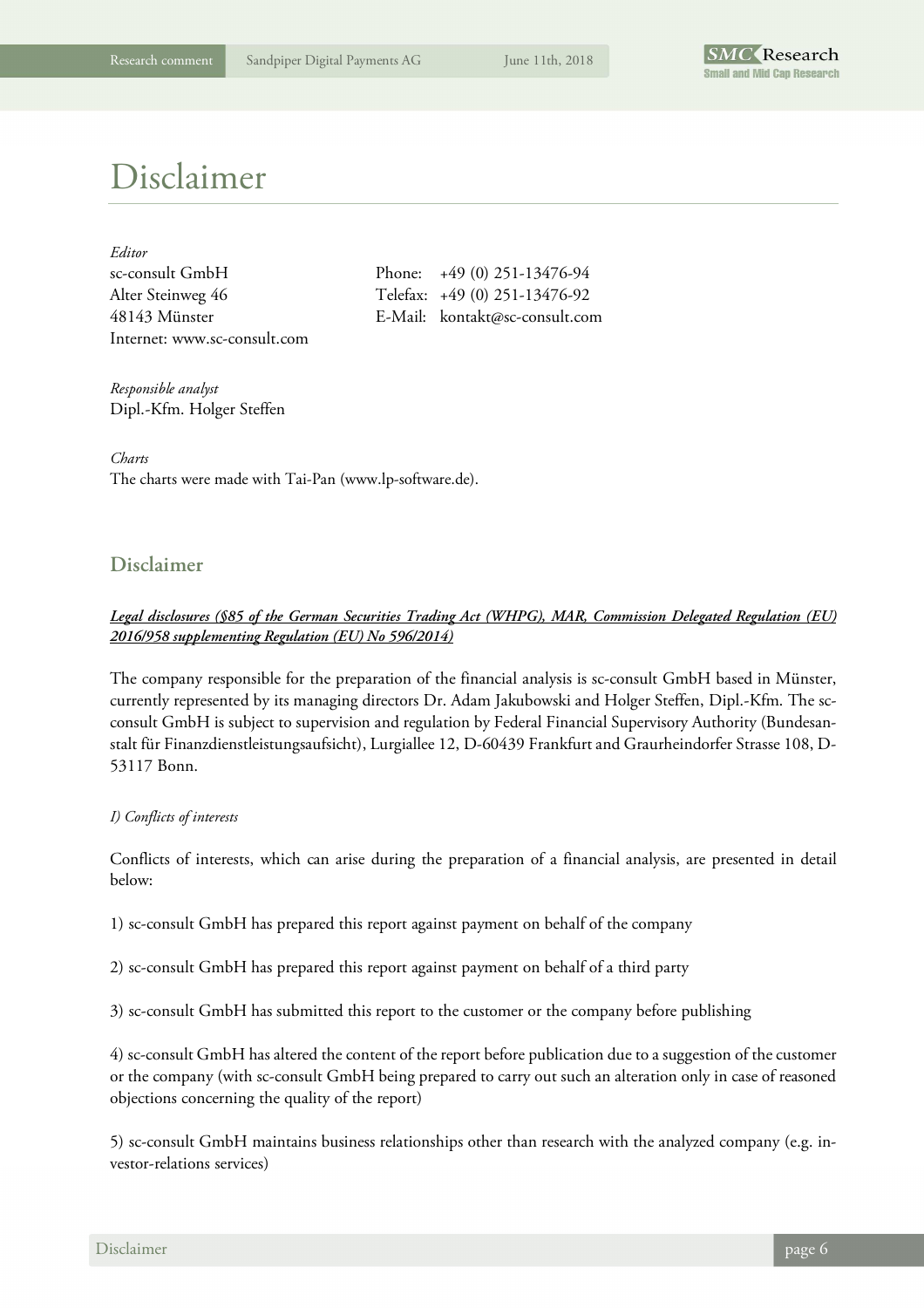6) sc-consult GmbH or persons involved in the preparation of the report hold shares of the company or derivatives directly related

7) At the time of the publication of the report, sc-consult GmbH or persons involved in the preparation of the report are in the possession of a net short position exceeding a threshold 0.5% of the total issued share capital of the issuer, which was calculated in accordance with the article 3 of the regulation (EU) No. 236/2012 and with chapters III and IV of the Commission Delegated Regulation (EU) No. 918/2012 (6).

8) At the time of the publication of the report, sc-consult GmbH or persons involved in the preparation of the report are in the possession of a net long position exceeding a threshold 0.5% of the total issued share capital of the issuer, which was calculated in accordance with the article 3 of the regulation (EU) No. 236/2012 and with chapters III and IV of the Commission Delegated Regulation (EU) No. 918/2012 (6).

9) At the time of the publication of the report, the issuer holds holdings exceeding 5 % of its total issued share capital in the sc-consult GmbH

10) sc-consult GmbH has included the company's shares in a virtual portfolio managed by sc-consult GmbH

Following conflicts of interests occurred in this report: 1), 3), 4)

Within the framework of compliance regulations, sc-consult GmbH has established structures and processes for the identification and disclosure of conflicts of interests. The responsible compliance representative is currently managing director Dipl.-Kfm. Holger Steffen (e-mail: holger.steffen@sc-consult.com).

#### *II) Preparation and updating*

The present financial analysis was prepared by: Dipl.-Kfm. Holger Steffen

Participants in the preparation of the present financial analysis: -

The present analysis was finished on 11.06.2018 at 15:00 and published on 11.06.2018 at 15:10.

For the preparation of its financial analyses, the sc-consult GmbH uses a five-tier rating scheme with regard to price expectation in the next twelve months. Additionally, estimation risk is quantified on a scale from 1 (low) to 6 (high). The ratings are as follows: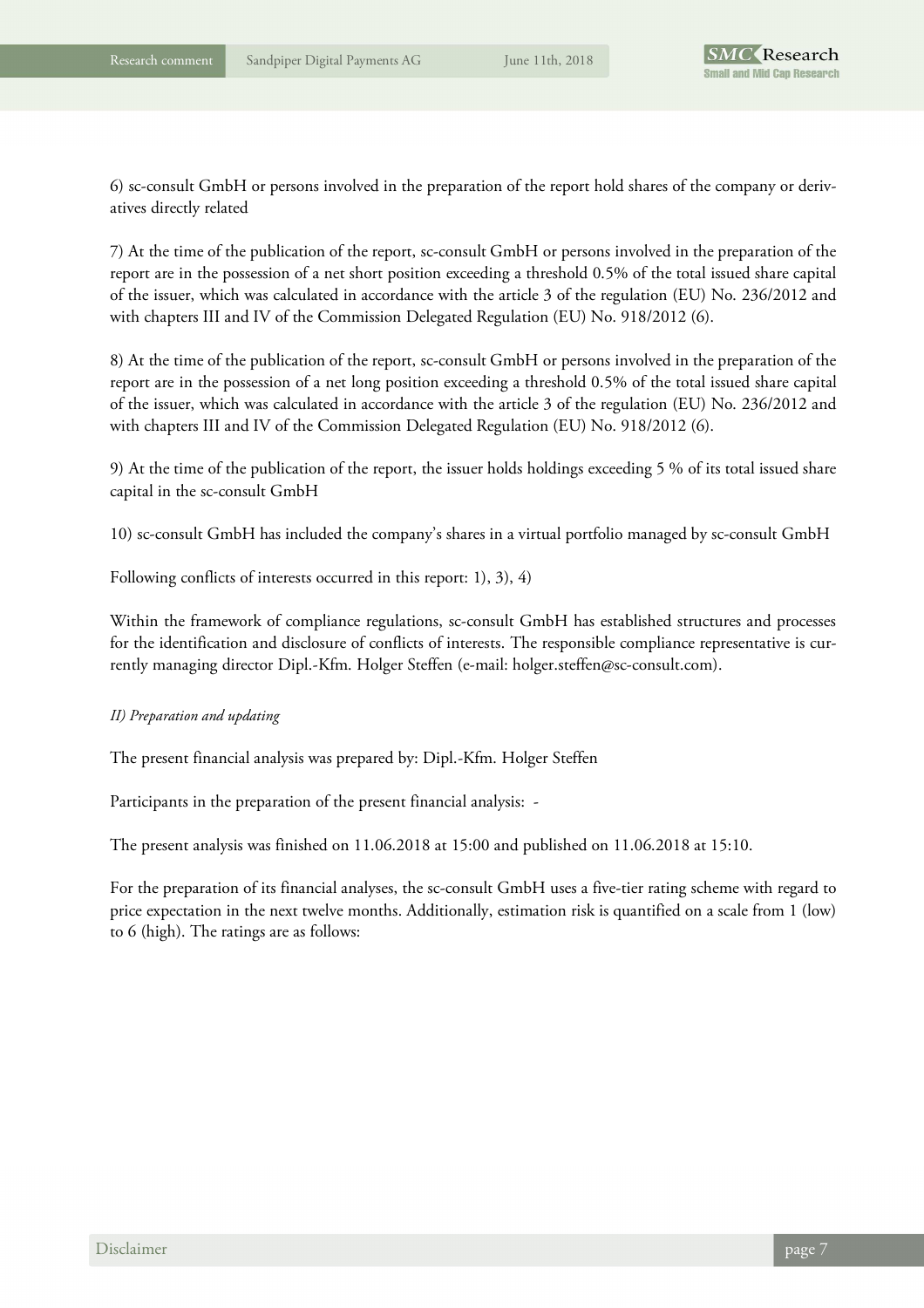| Strong Buy  | We expect an increase in price for the analyzed financial instrument by at least 10 per-<br>cent. We assess the estimation risk as below average (1 to 2 points). |
|-------------|-------------------------------------------------------------------------------------------------------------------------------------------------------------------|
| Buy         | We expect an increase in price for the analyzed financial instrument by at least 10 per-                                                                          |
|             | cent. We assess the estimation risk as average (3 to 4 points).                                                                                                   |
| Speculative | We expect an increase in price for the analyzed financial instrument by at least 10 per-                                                                          |
| Buy         | cent. We assess the estimation risk as above average (5 to 6 points).                                                                                             |
| Hold        | We expect that the price of the analyzed financial instrument will remain stable (between                                                                         |
|             | -10 and +10 percent). The forecast risk (1 to 6 points) has no further impact on the                                                                              |
|             | rating.                                                                                                                                                           |
| Sell        | We expect that the price of the analyzed financial instrument will drop by at least 10                                                                            |
|             | percent. The forecast risk (1 to 6 points) has no further impact on the rating.                                                                                   |

The expected change in price refers to the current share price of the analyzed company. This price and any other share prices used in this analysis are XETRA closing prices as of the last trading day before publication. If the share is not traded on XETRA, the closing price of another public stock exchange is used with a separate note to that effect.

The price targets published within the assessment are calculated with common methods of financial mathematics, especially with the DCF (discounted cash flow) method, the sum of the parts valuation and a peer group analysis. The valuation methods are affected by economic framework conditions, especially by the development of the interest rates.

The rating resulting from these methods reflects current expectations and can change anytime subject to company-specific or economic changes.

More detailed explanations of the models used by SMC Research can be found at: http://www.smc-research.com/impressum/modellerlaeuterungen

An overview of the recommendations prepared and distributed by SMC Research in the last 12 months can be found at: http://www.smc-research.com/publikationsuebersicht

In the past 24 months, sc-consult GmbH has published the following financial analyses for the company:

| $\bm{\mathcal{Q}}$ ate | <b>Kating</b>   | I arget price | <b>Conflict of interests</b> |
|------------------------|-----------------|---------------|------------------------------|
| 14.03.2018             | Speculative Buy | $0.26$ Euro   | $\mathcal{Z}$<br>4)<br>1, 3  |

In the course of the next twelve months, sc-consult GmbH will presumably prepare the following financial analyses for the company: one report, one update and one comment

The publishing dates for the financial analyses are not yet fixed at the present moment.

#### *Exclusion of liability*

Publisher of this report is sc-consult GmbH. The publisher does not represent that the information and data contained herein is accurate, complete and correct and does not take the responsibility for it. This report has been prepared under compliance of the German capital market rules and is therefore exclusively destined for